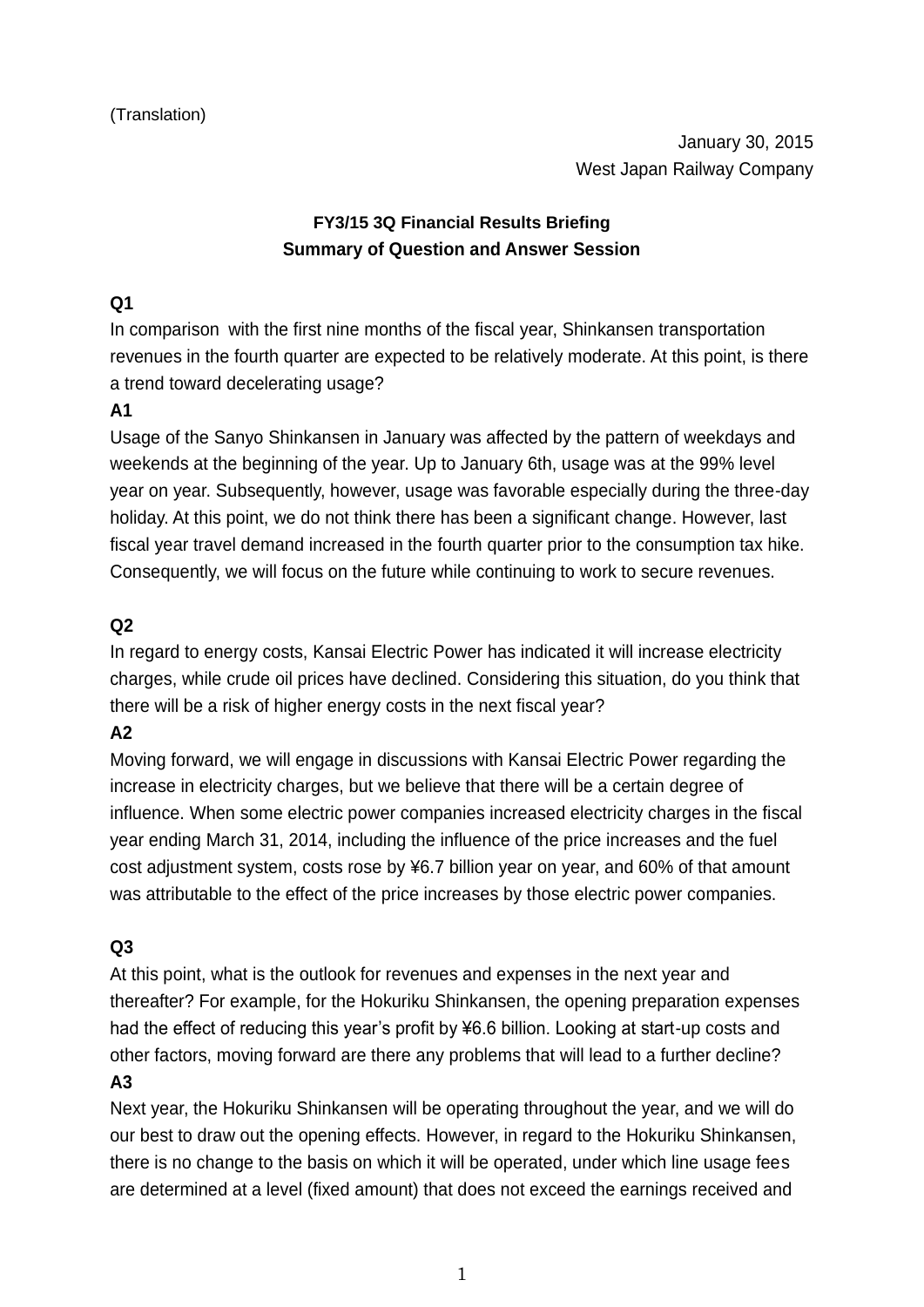which balances JR-West's revenues and expenses over the 30-year period after beginning operations. The opening preparation expenses that were incurred this year will be absorbed into the costs of the Hokuriku Shinkansen next year.

On the other hand, it is the first year of operations, and there will be a variety of initialperiod costs. These will include depreciation at a level appropriate for the first year as well as promotion expenses at the time of the opening and redundant expenses in the midst of organizational change. Nonetheless, these promotion and redundant expenses will not be excessive.

In regard to capital expenditures, investment in rolling stock, such as for the Hokuriku Shinkansen, will be concentrated at the end of this fiscal year. Moreover, in the next fiscal year, due to investment in rolling stock, such as the N700A Series and new units for conventional lines, it is possible that expenditures will be higher than this fiscal year, which was the second highest level ever. Considering such factors as the effects of depreciation and increased electricity charges, we cannot be optimistic about profits on a nonconsolidated basis in the next fiscal year.

At this point, we are in the process of formulating the forecast for the next fiscal year. We will release the forecast, including these factors, with the year-end results announcement.

In addition, at the same time as the year-end settlement, we plan to announce an update of the JR-West Group Medium-Term Management Plan 2017. As we have previously indicated, there will not be a major change in our direction. Rather, we would like you to think of it as an update to the plan.

#### **Q4**

In the retail and real estate segments, what one-time expenses were recorded this year? **A4**

For example, in the renovation of the West Wing of the North Gate Building, as we approach the opening this spring, the Group plans to implement about ¥6.0 billion of capital expenditures, and a certain level of associated removal expenses and other expenses are being recorded as extraordinary losses. On the other hand, we will implement promotions this year prior to the opening, but after the opening we will step up implementation to maximize the opening effects and solidify usage. These types of expenses will definitely not be limited to this year.

#### **Q5**

If the corporate tax rate is reduced in stages by 3.29% over the period from the fiscal year ending March 31, 2016, to the fiscal year ending March 31, 2017, what effect will the reduction have on business results?